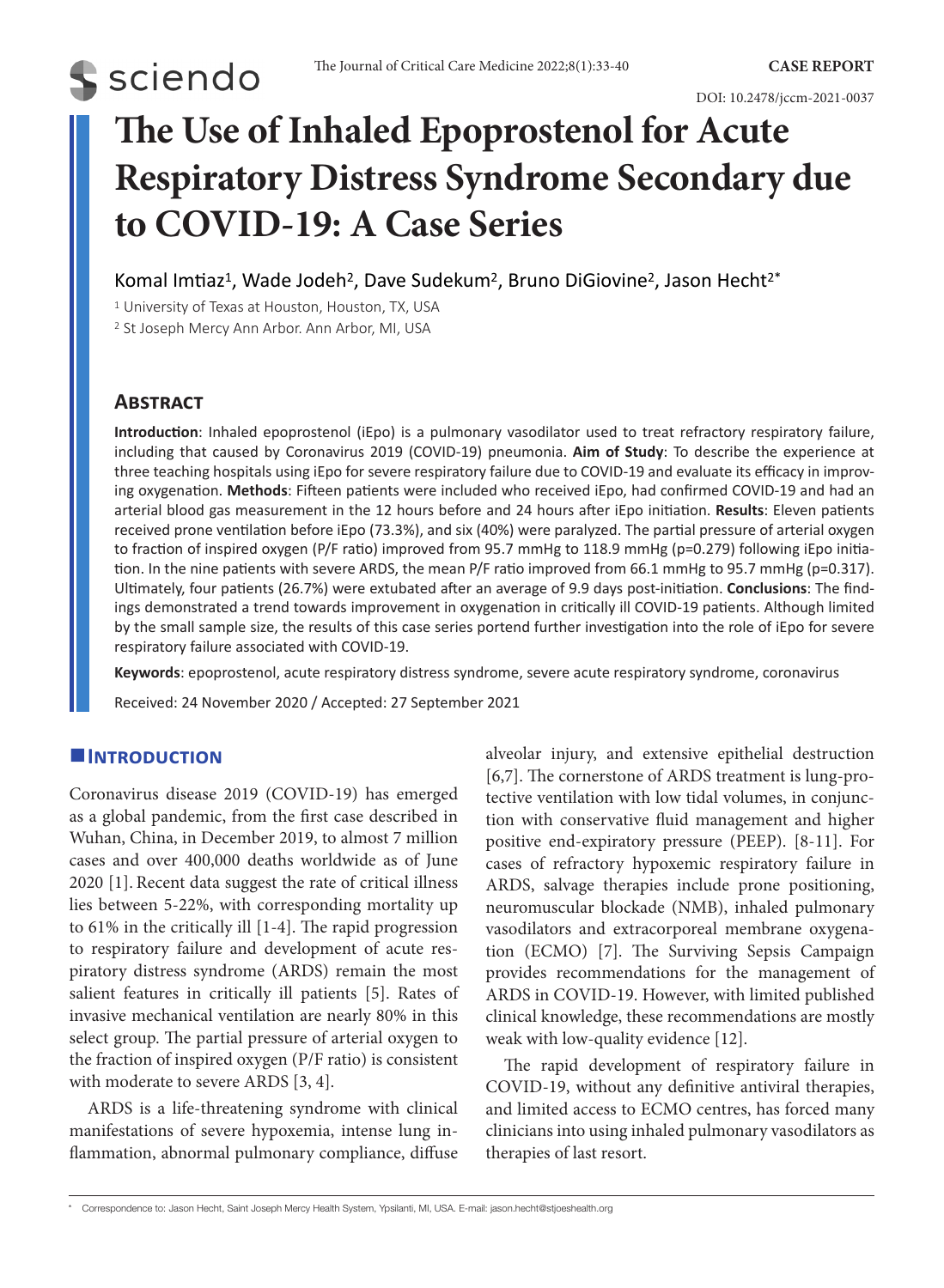Historically, the pulmonary vasodilators, nitric oxide (iNO) and epoprostenol (iEpo) have been shown to improve oxygenation in ARDS with no effect on mortality, ventilator-free days, or attenuation in disease severity [13,14].

The popularity of iEpo is growing due to its similar efficacy, lower cost and reduced toxicities compared to iNO [6,7,15,16]. Despite improving oxygenation in nearly 60% of patients with ARDS, iNO has not been shown to improve outcomes generally [16,17].

iEpo's half-life is 3-4 minutes, and its effects resolve within twenty-four minutes after discontinuation of use [18,19]. Furthermore, there have been no drug interactions of major clinical significance identified [19,20].

In addition to its potent vasodilatory effect, iEpo has anti-inflammatory and antiplatelet aggregation properties, which may provide a mechanistic benefit in ARDS and COVID-19 [6,13].

iEpo has also been implicated as a potential inhibitor of severe acute respiratory syndrome coronavirus 2 (SARS-CoV-2) replication [21,22]. In early 2020, Farag et al. (2020) used a structure-based drug repositioning strategy to assess hundreds of drugs that could target a pro-substrate-binding pocket of SARS-CoV-2. iEpo was amongst the agents listed to have potential clinical utility in this respect, though it was concluded that this required further biological validation [23]. At a biochemical level, epoprostenol forms four hydrogen bonds with SARS-CoV-2 M<sup>pro</sup> via in silico predictions; its substrate specificity profiling of SARS-CoV-2 Mpro protease provides the basis for anti-COVID-19 drug design, which warrants further investigation [21].

With the critical nature of this disease and the lack of evidence-based therapies, we hoped to contribute to the ever-growing body of literature needed by clinicians. Unfortunately, no published studies describing the use of inhaled pulmonary vasodilators in treating ARDS in COVID-19 patients were found in the literature current at the time of writing.

The cases series aims to describe the experience of treating a cohort of critically ill COVID-19 patients with inhaled epoprostenol in three institutions.

### **METHODS**

This retrospective case series took place from April 1st 2020, to May 31st 2020, on consecutive patients admitted to three hospitals in southeast Michigan that are part of St. Joseph Mercy Health System. This case series was approved by the St. Joseph Mercy Ann Arbor Institutional Review Board and granted exempt status. St. Joseph Mercy Ann Arbor and St. Joseph Mercy Oakland are teaching hospitals and tertiary care centres. In contrast, St. Joseph Mercy Livonia is a teaching hospital with adult intensive care units near the previously mentioned referral centres.

Patients were included in the analysis if they received iEpo and had a laboratory-confirmed COV-ID-19 infection via a reverse-transcriptase–polymerase-chain-reaction assay of a specimen collected on a nasopharyngeal swab.

Patients were excluded if they did not have a documented arterial blood gas (ABG) in the previous 12 hours before initiating iEpo, were < 18 years of age, or were pregnant. Patients were also excluded if they did not have an ABG within 24 hours after starting iEpo for a reason other than death (e.g. transfer to another hospital).

 Patient records of those who received iEpo were obtained via reporting functions available within the electronic medical record. Data collection on all patient characteristics was completed manually by study investigators, with an independent double-check completed on each patient to ensure accuracy. Pertinent comorbidities were collected, including immunocompromised status as defined by viral immunosuppression, neoplastic disease, immunosuppressive drugs, chemotherapy, active hematologic malignancy, or active neoplasm. Ventilator settings and ABGs were collected from the closest documented information before initiation of iEpo. All subsequent ABGs were collected following the initiation of iEpo.

Data regarding COVID-19 specific treatment therapies, including hydroxychloroquine, tocilizumab, convalescent plasma, remdesivir, and corticosteroids, was obtained.

The "use of corticosteroids" was defined as any new start of corticosteroid treatment for ARDS or COV-ID-19 based on the discretion of study investigators after reviewing the medical record.

At the three named facilities, iEpo is approved for use only in the ICU under the care of an intensivist. There is no set protocols or criteria at any of the institutions for patient selection before initiating iEpo. Therefore, the decision to initiate therapy was provider dependent.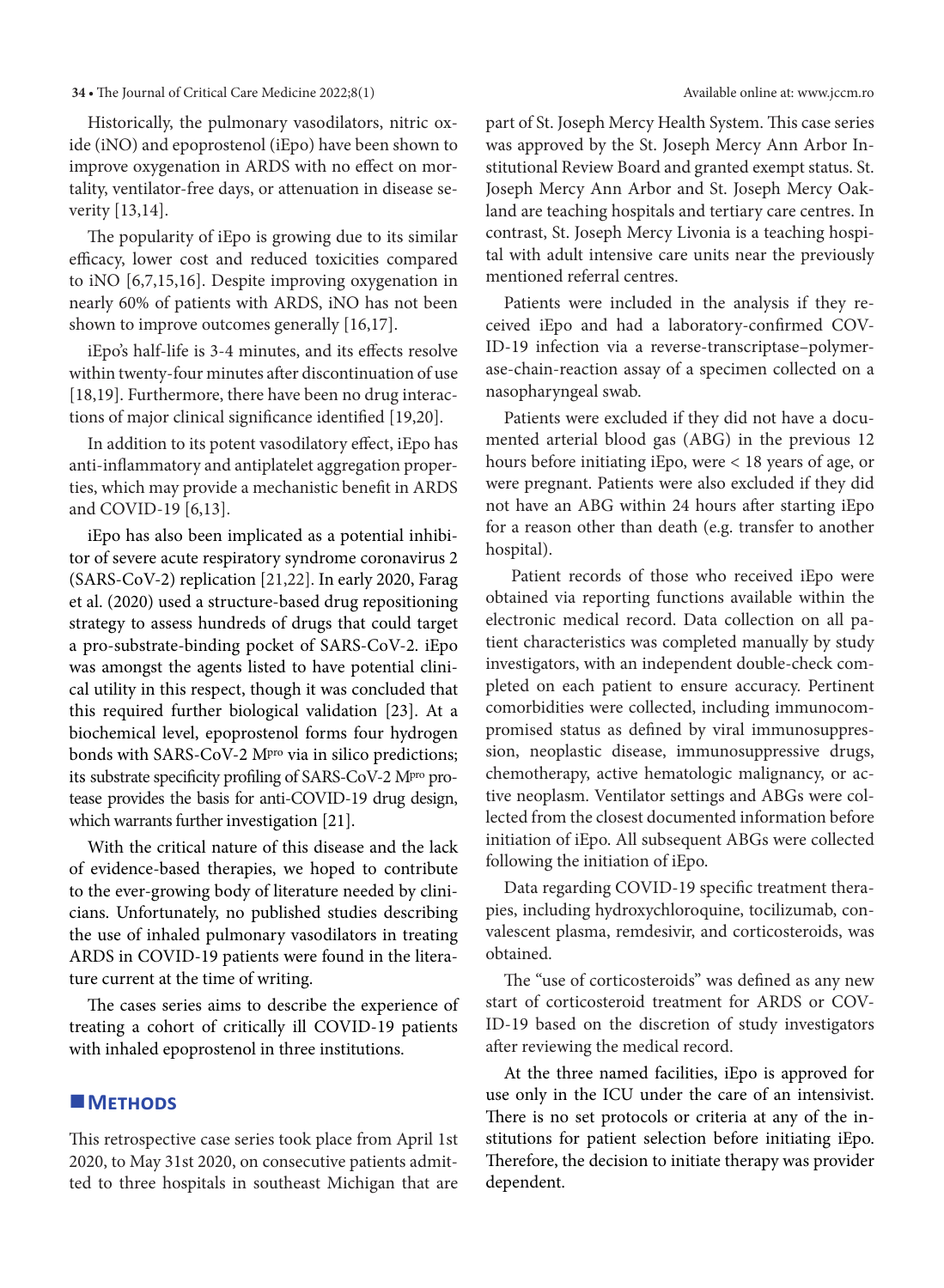A dedicated pump and Aerogen Solo Nebulizer System (Aerogen, Galway, Ireland) was used for iEpo administration, and the ICU nurses and respiratory therapists closely monitor all patients.

Monitoring parameters include vital signs, arterial blood gases (PaO<sub>2</sub>, P/F ratio), central venous oxygen saturation and cardiac index or pulmonary artery pressures (only in patients with pulmonary catheters). Dosing protocols varied by institution.

One institution utilizes 30,000 nanogram/mL concentrations of continuous nebulization at a flow rate of 50 ng/kg/ml with subsequent weans decreasing by 10ng/kg/min. The other institutions utilize a starting concentration of 20,000 nanograms/mL with a fixed continuous flow rate of 9 mL/hr and weans to the concentration by 50% based on clinical improvement.

Descriptive outcomes of interest included change in P/F ratio following initiation of iEpo, clinical improvement defined as a 10% increase in P/F ratio, hospital mortality, time to first wean of mechanical ventilation defined as a decrease in FiO2 or PEEP from before initiation, time to extubation, and days of iEpo therapy.

Definitions of ARDS were derived from the Berlin Criteria, with severe ARDS having a P/F ratio < 100 mmHg (AP). Descriptive statistics and paired t-tests were performed utilizing Microsoft Excel 2016 (Redmond, Washington), with a defined significance level set at  $\alpha = 0.05$ .

### **Results**

## **Characteristics of Patients Before iEpo Administration**

During the defined study period, 18 critically ill patients with COVID-19 managed with iEpo were identified, with 15 ultimately meeting inclusion criteria (Figure 1).

The baseline characteristics before receiving iEpo are shown in Table 1. The mean (SD) age of the patients was 57.2(13.7). 73.3% of patients were male, 26.7 % were female.

The patients' mean BMI was  $33(10.9)$  kg/m<sup>2</sup>; The mean SOFA Score was 8.9(3.3); and 13/15 (86.7%) were on vasopressors.

At the time of administration, nine patients (60%) were receiving renal replacement therapy; in eight of these, this was due to end-stage renal disease and one to acute kidney injury.



Abbreviations: COVID-19, coronavirus disease 2019; iEpo, inhaled epoprostenol; ECMO, extracorporeal membrance oxygenation; ABG, arterial blood gas

#### **Fig. 1. Study Population**

#### **Table 1. Baseline Characteristics Prior to Initiation**

|                                  | $(N=15)$<br><b>Epoprostenol</b> |  |  |  |  |  |  |  |
|----------------------------------|---------------------------------|--|--|--|--|--|--|--|
| Age, years <u>+</u> SD           | $57.2 \pm 13.7$                 |  |  |  |  |  |  |  |
| Male, No (%)                     | 11 (73.3)                       |  |  |  |  |  |  |  |
| BMI, $\text{kg/m}^2$ + SD        | $33.0 \pm 10.9$                 |  |  |  |  |  |  |  |
| SOFA score, + SD                 | $8.9 \pm 3.3$                   |  |  |  |  |  |  |  |
| COVID-19 Treatments              |                                 |  |  |  |  |  |  |  |
| Hydroxychloroquine               | 12 (80.0)                       |  |  |  |  |  |  |  |
| Tocilizumab                      | 4(26.7)                         |  |  |  |  |  |  |  |
| Corticosteroids                  | 13 (86.7)                       |  |  |  |  |  |  |  |
| Convalescent Plasma              | 3(20.0)                         |  |  |  |  |  |  |  |
| Remdesevir                       | 5(33.3)                         |  |  |  |  |  |  |  |
| Vasopressor, No (%)              | 13 (86.7)                       |  |  |  |  |  |  |  |
| Ventilator Status, No (%)        |                                 |  |  |  |  |  |  |  |
| VC/AC                            | 4(26.7)                         |  |  |  |  |  |  |  |
| PC/AC                            | 10 (66.7)                       |  |  |  |  |  |  |  |
| APRV                             | 1(6.7)                          |  |  |  |  |  |  |  |
| Prone                            | 11 (73.3)                       |  |  |  |  |  |  |  |
| Paralyzed                        | 6(40.0)                         |  |  |  |  |  |  |  |
| <b>Arterial Blood Gas</b>        |                                 |  |  |  |  |  |  |  |
| $FiO2$ , % $\pm$ SD              | $91.3 + 13.4$                   |  |  |  |  |  |  |  |
| PEEP, cm $H_2O \pm SD$           | $13.7 + 3.3$                    |  |  |  |  |  |  |  |
| $pH, \pm SD$                     | $7.33 \pm 0.1$                  |  |  |  |  |  |  |  |
| $pCO2$ , mmHg $\pm$ SD           | $48.8 \pm 12.4$                 |  |  |  |  |  |  |  |
| PaO <sub>2</sub> , mmHg $\pm$ SD | $84.7 \pm 33.2$                 |  |  |  |  |  |  |  |
| $P/F$ Ratio, mmHg $\pm$ SD       | $95.9 \pm 42.0$                 |  |  |  |  |  |  |  |
| Comorbidities, No (%)            |                                 |  |  |  |  |  |  |  |
| Asthma                           | 2(13.3)                         |  |  |  |  |  |  |  |
| <b>COPD</b>                      | 0(0.0)                          |  |  |  |  |  |  |  |
| CAD                              | 4(26.7)                         |  |  |  |  |  |  |  |
| Diabetes                         | 6(40.0)                         |  |  |  |  |  |  |  |
| Immunocompromised                | 3(20.0)                         |  |  |  |  |  |  |  |

Abbreviations: SD, standard deviation; BMI, body mass index; SOFA, sequential organ failure assessment; COVID-19, Coronavirus Disease 2019; VC/AC, volume control assist control; PC/AC, pressure control assist control; APRV, airway pressure release ventilation; FiO<sub>2</sub>, fraction of inspired oxygen; PEEP, positive end expiratory pressure; pCO<sub>2</sub>; partial pressure of carbon dioxide; mmHg, millimeters of mercury; Pa0<sub>2</sub>, partial pressure of oxygen; P/F, Pa02/Fi0<sub>2</sub>; COPD, chronic obstructive pulmonary disease; CAD, coronary artery disease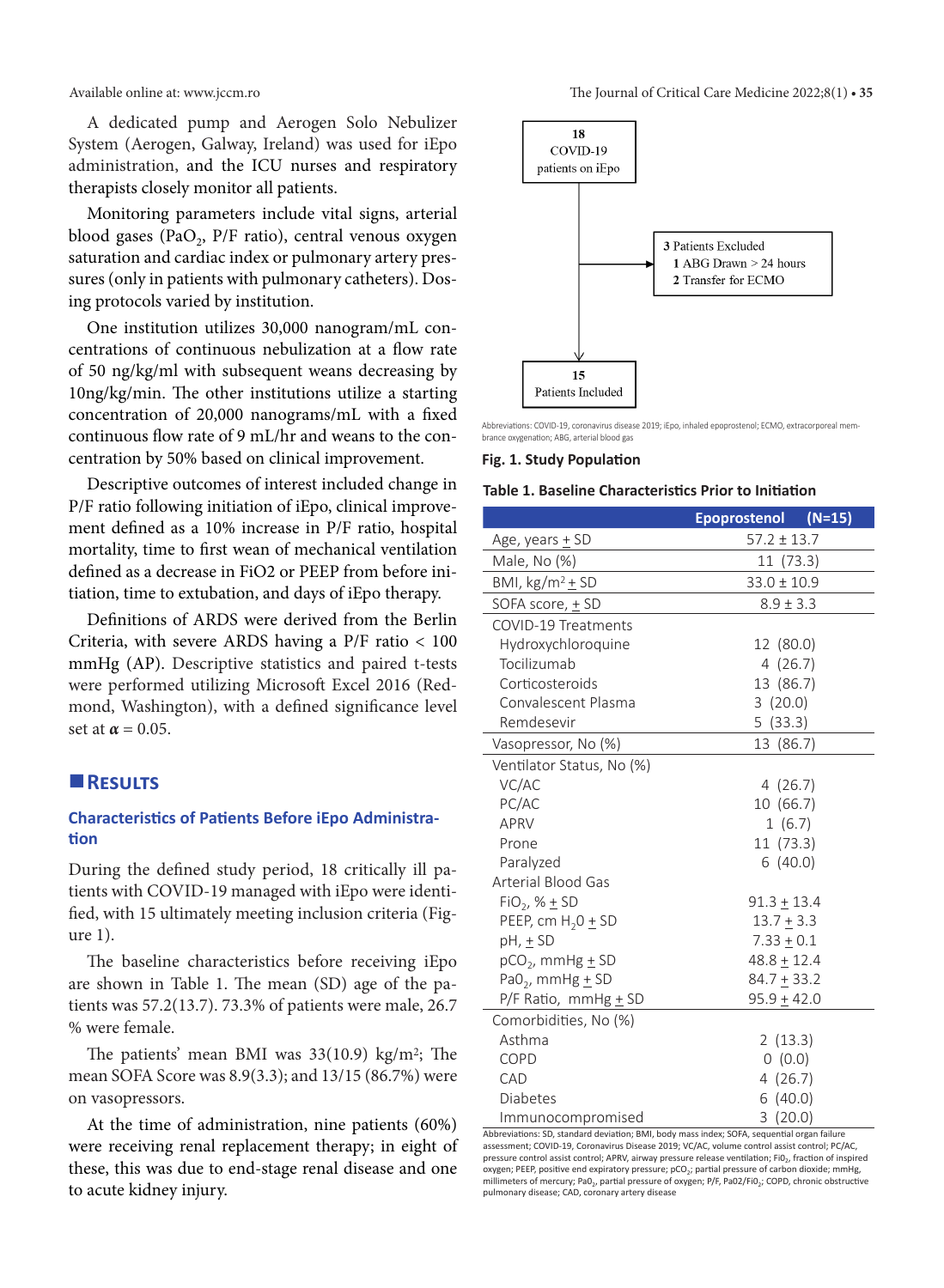Therapies directed against COVID-19 were tracked. Twelve patients (80%) were treated with hydroxychloroquine (Zydus Pharmaceuticals, Pennington, New Jersey), four (26.7%), with tocilizumab (Genentech, INC, San Francisco, California), 13 (86.7%) received glucocorticoids, five (33.3%) received remdesivir (Gilead Sciences, Foster City, California), and three (20%) had received convalescent plasma.

All patients were on mechanical ventilation before receiving iEpo. Eleven patients were receiving prone ventilation before iEpo (73.3%), and six patients (40%) were chemically paralyzed with cisatracurium (Meitheal Pharmaceuticals, Chicago, Illinois), rocuronium (Auromedics Pharma, East Windsor, New Jersey), or vecuronium (Auromedics Pharma East Windsor, New Jersey).

The last ABG before iEpo initiation showed a mean fraction of inhaled oxygen (FiO<sub>2</sub>) of 91.3% and a P/F ratio of 95.9 mmHg.

#### **Clinical Data following iEpo Administration**

 Clinical outcomes were recorded following iEpo initiation and are reported for each patient in Table 2.

Following initiation, the first ABG occurred at an average of 204 minutes (median - 112 minutes) after starting iEpo. The mean P/F ratio was 119.0 mmHg following initiation, although not a statistically significant increase ( $p = 0.279$ ) from baseline (Figure 2). The mean increase in the P/F ratio from baseline following initiation was 26.4 mmHg. Overall, ten patients (66.7%) had at least a 10% improvement in P/F ratio following initiation, indicating a positive response to therapy. On the first repeat ABG, the number of patients requiring prone ventilation decreased to 7 (46.7%), and paralysis decreased to 3 patients (20%). The second ABG following initiation, with data recorded on 13 patients, occurred at an average of 20.3 hours and showed a P/F value of 131.8 mmHg. Twelve patients had their first ABG after initiation within 5 hours, and in those cases, the P/F ratio improved from 97.2 mmHg to 127.6 mmHg ( $p = 0.218$ ). When looking at the nine patients with severe ARDS before initiation, the P/F ratio improved from 66.1 mmHg to 95.7 mmHg on subsequent ABG ( $p = 0.317$ ). The number of patients meeting criteria for severe ARDS decreased from 9 to 7 at the subsequent ABG. Patients who were not proned at the time of initiation had an improvement in P/F ratio following initiation of iEpo of 36.1 mmHg compared to an improvement of 26.5 mmHg in proned patients ( $p = 0.06$ ).



Abbreviations: P/F, Pa02 / FiO2.

**Fig. 2. P/F Ratio Following Initiation.** Black line represents median; X, means; box ends, interquartile ranges; capped end lines, maximum and minimum values

Following the initial ABG, two patients were transferred to an outside institution for ECMO evaluation, and consequently, their data records were not complete.

Hospital outcomes, including duration of therapy, are detailed in Table 3.

Mortality occurred in 10 out of the 13 patients (76.9%) who had a complete data collection. Following iEpo, the average time to weaning of mechanical ventilation was 6.8 hours with a median duration of 5.3 hours. Four patients (26.7%) progressed on to extubation at an average of 9.9 days after initiation.

#### **Discussion**

This retrospective multicentre case series describes fifteen critically ill COVID-19 patients, all of whom received iEpo while mechanically ventilated.

#### **Table 3. Hospital Outcomes**

|                                                                   | <b>Epoprostenol (N=12)</b> |
|-------------------------------------------------------------------|----------------------------|
| Hospital Mortality, no (%)                                        | 10(66.7)                   |
| Time to first MV wean, hours ± SD                                 | $6.8 + 5.6$                |
| Time to Extubation, days $\pm$ SD                                 | $9.9 \pm 1.2$              |
| Days of Therapy, days $\pm$ SD                                    | $3.1 \pm 1.6$              |
| Abbreviations: MV, mechanical ventilation; SD, standard deviation |                            |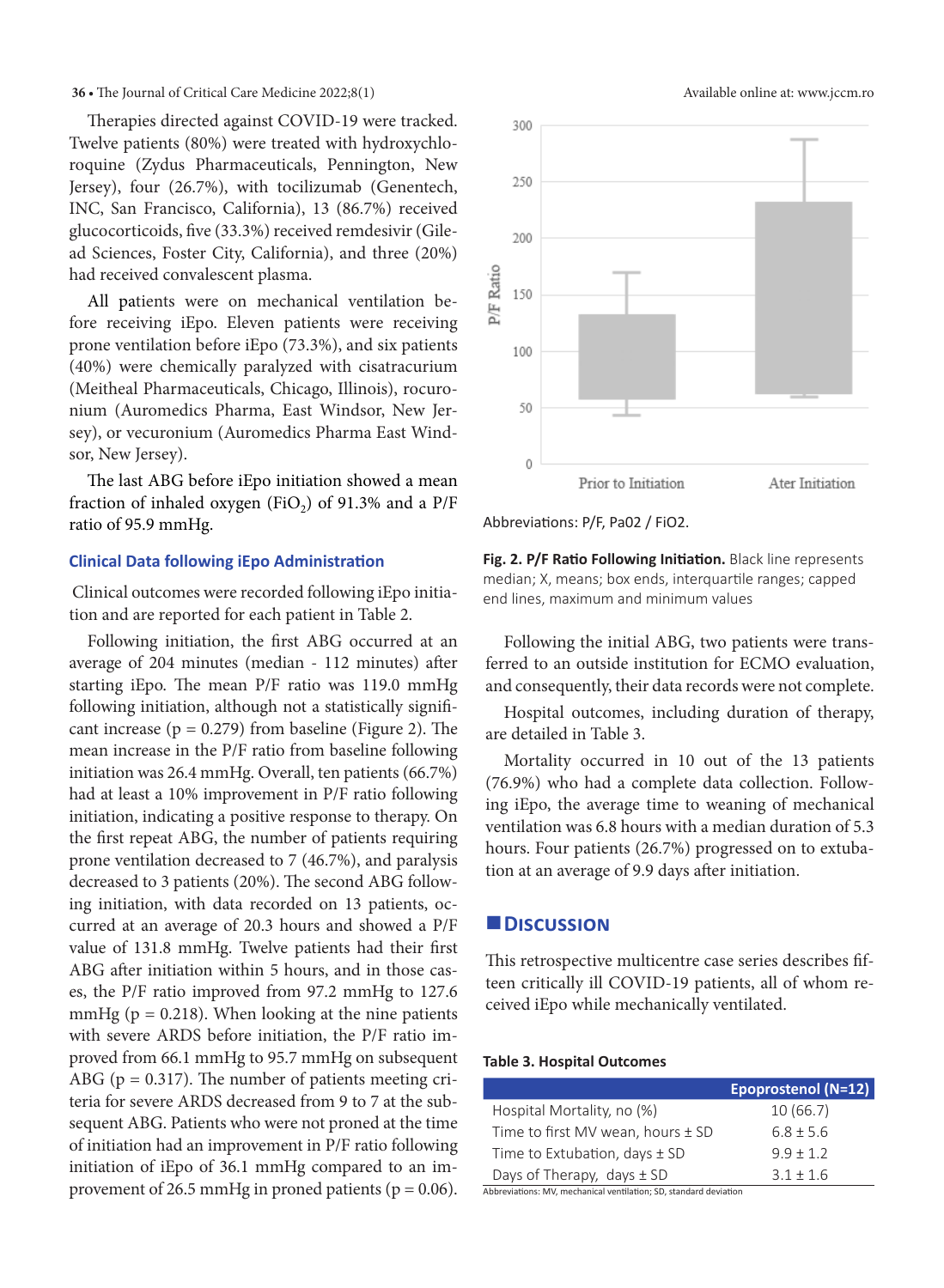|                                                         | $\frac{5}{1}$<br>$\overline{1}$<br>13<br>12<br>$\Xi$ | Yes<br>Yes<br>Yes<br>Yes<br>Yes | Yes<br>$\stackrel{\circ}{\simeq}$<br>$\frac{\circ}{\sim}$<br>Yes<br>Yes | PC/AC<br>PC/AC<br>PC/AC<br><b>PC/AC</b><br>VC/AC | 100<br>100<br>100<br>95<br>100 | 20<br>$\overline{C}$<br>15<br>$\overline{12}$<br>12 | 77<br>129<br>43<br>89<br>89    | 77<br>129<br>43<br>72<br>89 | Yes<br>Yes<br>Yes<br>Yes<br>$\overset{\circ}{\simeq}$ | Yes<br>$\overset{\circ}{\simeq}$<br>Yes<br>Yes<br>$\overset{\circ}{\simeq}$ | PC/AC<br>PC/AC<br>PC/AC<br>PC/AC<br><b>VC/AC</b>  | 100<br>85<br>95<br>95<br>$\overline{40}$ | 24<br>$\Box$<br>15<br>12<br>12   | 108<br>57<br>73<br>73<br>52   | 108<br>114<br>77<br>77<br>130 | $\frac{4}{\sqrt{2}}$<br>5.3<br>$\sim$<br>4.4 | $\sum_{N}$<br>$\frac{4}{2}$<br>$N/A^*$<br>$\frac{4}{\sqrt{2}}$ | $\sim$<br>$N/A^*$<br>4<br>$\overline{\phantom{0}}$   |                                                          |
|---------------------------------------------------------|------------------------------------------------------|---------------------------------|-------------------------------------------------------------------------|--------------------------------------------------|--------------------------------|-----------------------------------------------------|--------------------------------|-----------------------------|-------------------------------------------------------|-----------------------------------------------------------------------------|---------------------------------------------------|------------------------------------------|----------------------------------|-------------------------------|-------------------------------|----------------------------------------------|----------------------------------------------------------------|------------------------------------------------------|----------------------------------------------------------|
|                                                         | $\overline{10}$<br>ത                                 | $\frac{0}{2}$<br>Yes            | Yes<br>$\stackrel{\circ}{\simeq}$                                       | <b>VC/AC</b><br>PC/AC                            | 100<br>$\rm 80$                | $\overline{C}$<br>14                                | 46<br>136                      | 46<br>170                   | $\overset{\circ}{\simeq}$<br>Yes                      | $\stackrel{\circ}{\simeq}$<br>$\frac{0}{2}$                                 | <b>VC/AC</b><br>PC/AC                             | 100<br>$\overline{C}$                    | $\Box$<br>16                     | 64<br>89                      | 64<br>127                     | $\frac{4}{\sqrt{2}}$<br>$\circ$              | $10.8\,$<br>$\stackrel{\triangle}{\geq}$                       | $\sim$<br>$\sim$                                     |                                                          |
|                                                         | $\infty$<br>$\triangleright$                         | Yes<br>Yes                      | $\stackrel{\circ}{\simeq}$<br>Yes                                       | PC/AC<br>PC/AC                                   | 100<br>100                     | $\overline{4}$<br>12                                | 72<br>$\frac{8}{3}$            | 72<br>48                    | Yes<br>$\stackrel{\circ}{\simeq}$                     | $\stackrel{\circ}{\simeq}$<br>$\stackrel{\circ}{\simeq}$                    | PC/AC<br>APRV                                     | $\infty$<br>100                          | 14<br>$\mathfrak{L}$             | 55<br>60                      | 69<br>60                      | 0.2<br>13                                    | $\sum\limits_{i=1}^N$<br>$\sum_{N}$                            | LN<br>$\sim$                                         |                                                          |
| Patients                                                | $\bullet$<br><b>LO</b>                               | Yes<br>$\frac{1}{2}$            | Yes<br>$\stackrel{\circ}{\simeq}$                                       | APRV<br><b>VC/AC</b>                             | 100<br>60                      | 12<br>$\overline{C}$                                | 141<br>68                      | 141<br>113                  | $\overset{\circ}{\simeq}$                             | $\stackrel{\circ}{\simeq}$                                                  | Deceased prior to additional labs<br><b>VC/AC</b> | 80                                       | $\Box$                           | 62                            | 78                            | $\frac{1}{2}$<br>$2.\overline{3}$            | $\sum_{N}$<br>$\underset{\text{N}}{\leq}$                      | $\overline{\phantom{0}}$<br>$\overline{\phantom{0}}$ |                                                          |
|                                                         | 4                                                    | Yes<br>Yes                      | $\frac{1}{2}$<br>$\stackrel{\circ}{\simeq}$                             | <b>VC/AC</b><br>PC/AC                            | $\overline{C}$<br>90           | 20<br>15                                            | 92<br>53                       | 131<br>59                   | $\overset{\circ}{\simeq}$<br>Yes                      | $\frac{0}{2}$<br>$\stackrel{\circ}{\simeq}$                                 | PC/AC<br>APRV                                     | 70<br>100                                | 20<br>30                         | 201<br>65                     | 287<br>59                     | 12.1<br>18.5                                 | $\frac{4}{2}$<br>8.7                                           | $\infty$<br>$\sim$                                   |                                                          |
|                                                         | m<br>$\mathbf{\tilde{z}}$                            | $\frac{0}{2}$                   | $\frac{1}{2}$                                                           | PC/AC                                            | 100                            | 12                                                  | 89                             | 89                          | $\overset{\circ}{\simeq}$                             | $\frac{0}{2}$                                                               | PC/AC                                             | 100                                      | 14                               | 212                           | 212                           | $\sim$                                       | 11.0                                                           | $\sim$                                               | $\stackrel{\circ}{\simeq}$<br>$\stackrel{\circ}{\simeq}$ |
| Table 2. Clinical Data for Fifteen Inhaled Epoprostenol | $\blacktriangleleft$<br>Patient                      | $\frac{1}{2}$<br>Prone          | $\overset{\circ}{\simeq}$<br>Paralyzed                                  | PC/AC<br>Mode                                    | 75<br>FIO <sub>2</sub> (%)     | $\frac{8}{1}$<br>PEEP (cm H <sub>2</sub> O)         | 119<br>PaO <sub>2</sub> (mmHg) | 159<br>$P/F$ (mmHg)         | $\stackrel{\circ}{\simeq}$<br>Prone                   | $\frac{1}{2}$<br>Paralyzed                                                  | <b>VC/AC</b><br>Mode                              | 50<br>FIO <sub>2</sub> (%)               | 12<br>PEEP (cm H <sub>2</sub> O) | 99<br>PaO <sub>2</sub> (mmHg) | 198<br>$P/F$ (mmHg)           | $\infty$<br>Time to first MV<br>Wean (hours) | 9.2<br>Time to Extuba-<br>tion (days)                          | LN<br>Days of Therapy                                | $\frac{1}{2}$<br>Mortality                               |

Table 2. Clinical Data for Fifteen Inhaled Epoprostenol Patients

Abbreviations: PC/AC, pressure control assist control assist control; ARRV, airway pressure release ventilation; FiQ<sub>2</sub>, fraction of inspired oxgen; PEEP, positive end expliret or pressure; pCO<sub>2;</sub> partial pressure of carb Abbreviations: PC/AC, pressure control assist control assist control; APRV, airway pressure release ventilation; FiG, fraction of inspired oxygen; PEEP, positive end expiratory pressure; pCC,; partial pressure of carbon di cury; Pa0., partial pressure of oxygen; P/F, Pa02/Fi0.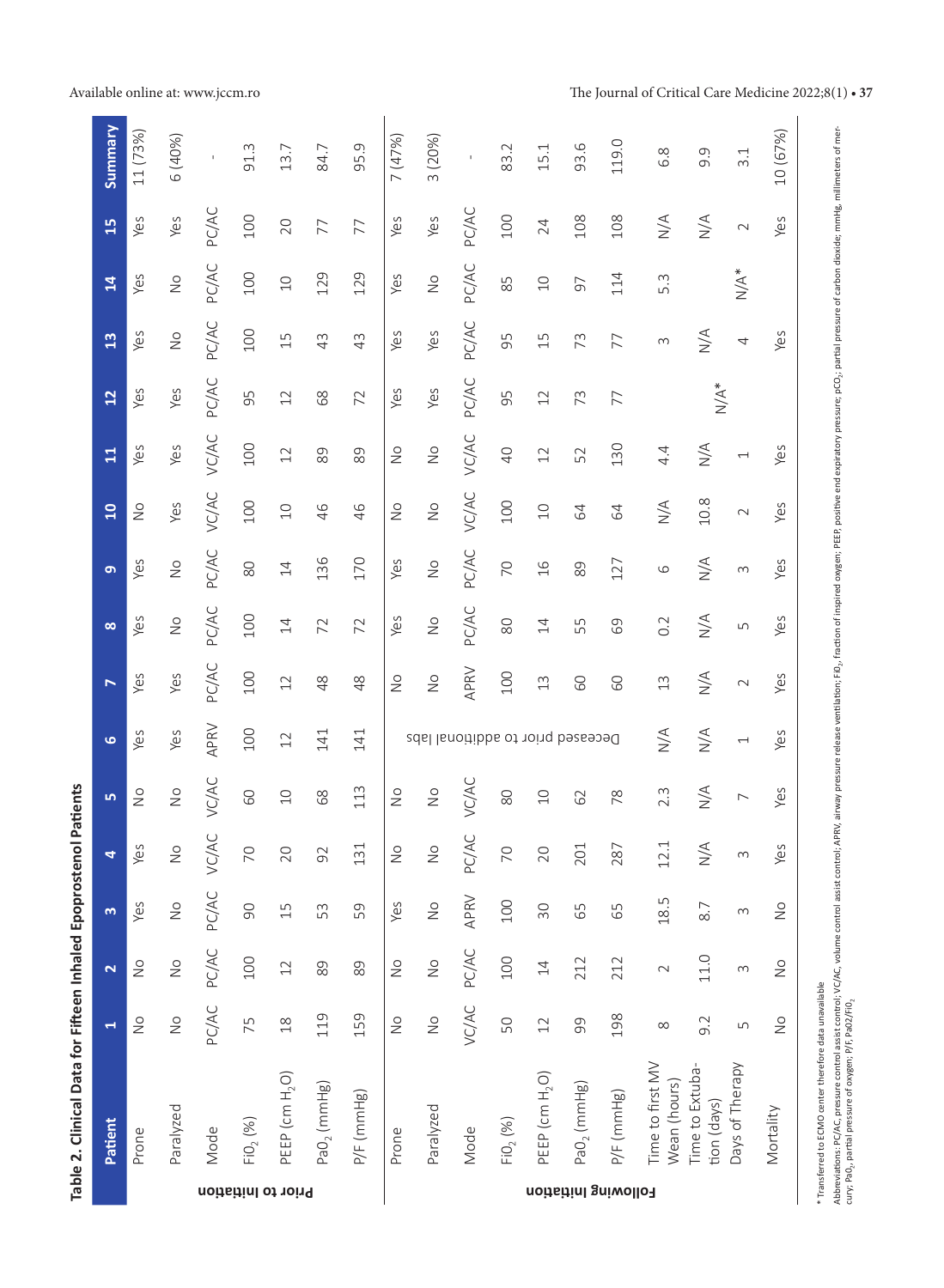To our knowledge, this is the first study to characterize COVID-19 patients receiving any inhaled vasodilator and analyse their outcomes. Given their respiratory failure, all of the patients had severe COVID-19. As of May 30th 2020, the most common comorbidities of hospitalized COVID-19 patients were hypertension (over 56%), obesity (over 49%) and metabolic disease, i.e. diabetes mellitus (over 42%) [24]. A similar distribution of chronic disease was recorded in the current case series.

The chosen outcomes were reflective of oxygen delivery in severe respiratory disease. Improvement of oxygenation accelerates weaning off MV and reduces the overall duration of intubation. This simple goal is imperative, as a longer duration of MV has been strongly associated with worse overall mortality and post-hospital disposition [25].

iEpo possibly improves oxygenation on multiple fronts. It exhibits anti-inflammatory suppression, which can be beneficial given the proinflammatory state of ARDS; significant expression of interleukins 1,6, 10 and tumour necrosis factor α [26].

ARDS has been known to have a wide range of causes (secondary ARDS) and levels of gas-exchange impairment. ARDS associated with COVID-19 is no different in this regard [27]. iEpo has been shown to have more beneficial effects in adult patients with secondary ARDS than primary ARDS, as shown in a systematic review by Searcy et al. (2015) [16].

At the right dose, iEpo is effective at reducing pulmonary artery pressure, thereby improving  $PaO<sub>2</sub>$ . Its antiplatelet effects combat the thrombo-occlusive state of ARDS, further improving oxygenation [26,28].

Currently, iEpo is not a standard in the initial treatment of ARDS but is more often used as salvage therapy for refractory hypoxemia [8]. Upon receiving iEpo, the most overt improvement in parameters was reflected in patient oxygen delivery. In the current patient series, all but one patient demonstrated an increase in P/F ratio post initiation of iEpo. The P/F ratio defines the severity of ARDS, with more severe cases carrying higher morbidity, mortality and financial burdens [29]. The mean P/F ratio before iEpo was 95.9 mmHg reflecting severe ARDS. Within 24 hours of iEpo, the average P/F ratio improved from the "severe" range to "moderate" range (118.9 mmHg). Two patients improved to "mild ARDS" within less than 24 hours of receiving iEpo, and one patient was no longer in ARDS on the second-day post-administration.

The improvement in ARDS can be compared to the results of Tabrizi et al. (2012). A retrospective analysis of 35 patients receiving iEpo for ARDS showed that their mean P/F ratios improved from a mean of 67 to 142 at 12 hours and then to 202 at 48 hours [6].

Our patients showed a mean improvement of 37.3% in P/F ratio within 48 hours of receiving iEpo (95.9 to 131.7 mmHg). A meta-analysis assessing the use of inhaled prostaglandins in ARDS reviewed 16 studies that showed at least 39% improvement of P/F ratio and eight studies showing at least 21% improvement of PaO2 with the use of inhaled prostaglandins [13].

Similar retrospective studies have evaluated iEpo in patients with COVID-19 respiratory failure. DeGrado et al.( 2020) looked at 38 COVID-19 patients with refractory hypoxemia at a single centre who received iEpo. The median change in the P/F ratio following initiation was 0, which stands in stark contrast to the results of our analysis. However, in patients classified as responders, the median increase in the P/F ratio was 34.1 mmHg. This indicates, similar to what was found in the current series, that those select patients will positively respond to iEpo therapy with significant improvements in oxygenation [30]. Another retrospective study by Sonti et al.(2021) looked at 80 patients who received iEpo and had P/F ratios measured. Patients were initiated when they had severe ARDS, as evidenced by a P/F ratio of 92 mmHg at baseline. Similar to our analysis and that done by DeGrado, fifty per cent of patients had a clinically significant improvement in oxygenation, as evidenced by an improvement in the P/F ratio of 10%. Similar to our analysis, the most robust response to iEpo therapy was found in patients with the lowest P/F ratio upon multivariate adjustment [31].

In the crossover study by Zwissler et al. (1996), iEpo and iNO were assessed to ascertain the most effective dose for improving  $PaO<sub>2</sub>$  and reducing pulmonary artery pressures.

iEpo exhibited a dose-dependent response: producing a significant increase in PaO2 of 18% at doses of 10 ng/kg/min and 24% at 25 ng/kg/min, with no effect at 1 ng/kg/min [28].

Within a single day, patients in the current series showed an average improvement in PaO2 from 84.7 to 93.5 (10.3%).

Furthermore, the lowest dose given to any patients was 10 ng/kg/min (before discontinuation), therefore never approaching the non-beneficial dose of 1 ng/kg/ min of the study by Zwissler et al.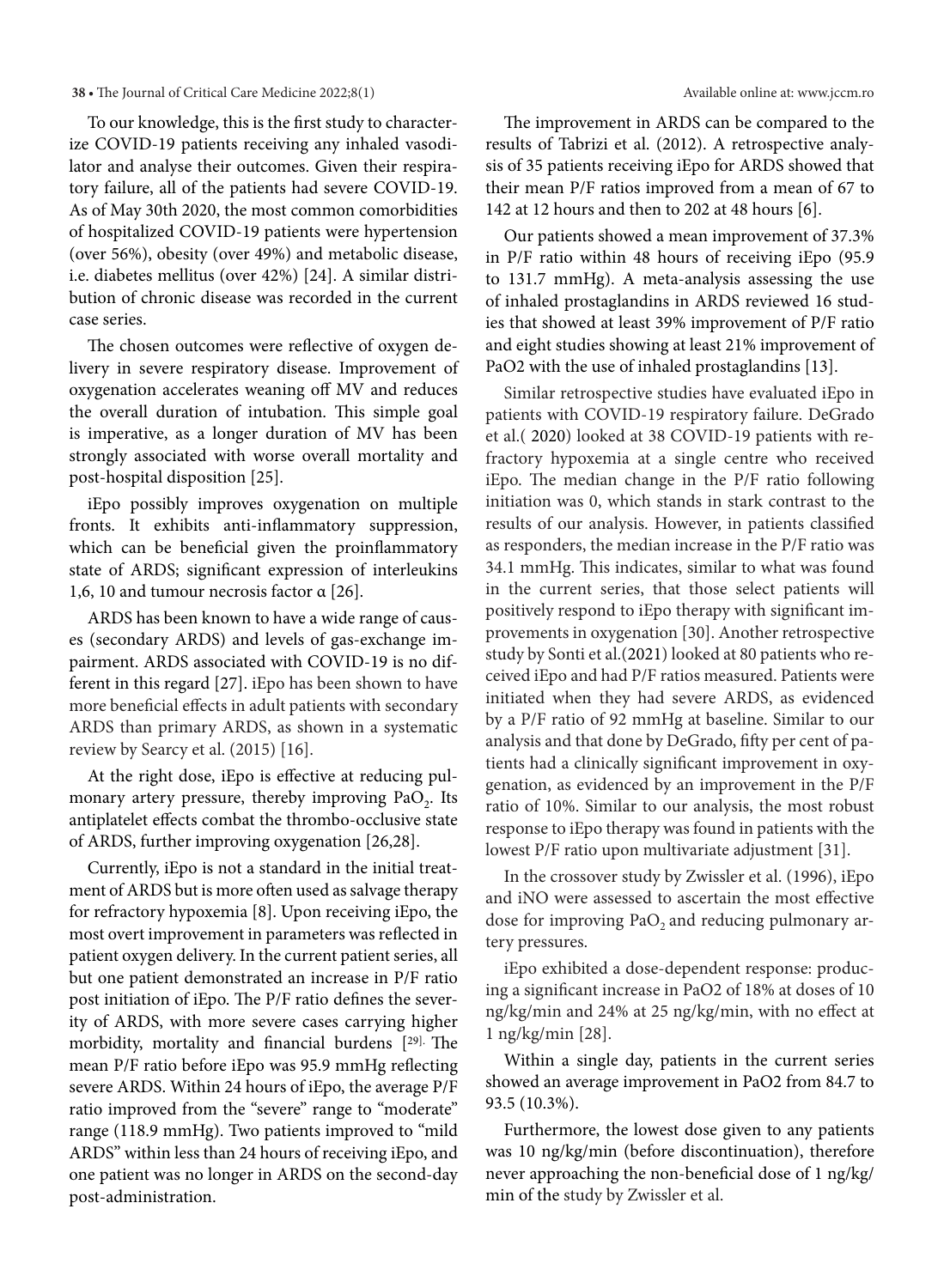Given the dose-dependent response demonstrated in the study, it is possible that the initiating dose of iEpo delivered to our patients carried more potential in oxygen improvement. Therefore, it would be worth investigating the optimal dosing of iEpo in ARDS secondary to COVID-19 and whether it is comparable to dosing with other causes of secondary ARDS.

In a retrospective, observational study of 52 patients with SARS-CoV-2 pneumonia admitted to an ICU in Wuhan, China, 61.5% of patients had died at 28 days. The study showed a substantial difference in the P/F ratios between survivors and non-survivors and indicated the ratio to be associated with both severity and overall prognosis. It was not documented if any patient had received any inhaled vasodilators; however, the association of prognosis and higher P/F ratios was statistically significant [2].

CONCLUSION: Overall, the findings demonstrate a trend towards improvement in oxygenation of moderate-severe ARDS in COVID-19 patients through increasing values of P/F ratios, PaO2, and relatively short intervals to first wean off mechanical ventilation.

We hope that our findings portend the value of a multi-institutional prospective trial which would help confirm the efficacy of iEpo in assessing dosing strategies of iEpo delivery.

# **CONFLICT OF INTEREST**

None to declare.

### **References**

- 1. [Internet]. . Who.int. 2020 [cited 2020 Jun 25]. Available from: [https://www.who.int/docs/default-source/coronaviruse/](https://www.who.int/docs/default-source/coronaviruse/situation-reports/20200608-covid-19-sitrep-140.pdf?sfvrsn=2f310900_2) [situation-reports/20200608-covid-19-sitrep-140.](https://www.who.int/docs/default-source/coronaviruse/situation-reports/20200608-covid-19-sitrep-140.pdf?sfvrsn=2f310900_2) [pdf?sfvrsn=2f310900\\_2](https://www.who.int/docs/default-source/coronaviruse/situation-reports/20200608-covid-19-sitrep-140.pdf?sfvrsn=2f310900_2)
- 2. Yang X, Yu Y, Xu J, et al. Clinical course and outcomes of critically ill patients with SARS-CoV-2 pneumonia in Wuhan, China: a single-centered, retrospective, observational study. Lancet Respir Med. 2020;8(5):475-481.
- 3. Cummings M, Baldwin M, Abrams D, et al. Epidemiology, clinical course, and outcomes of critically ill adults with COVID-19 in New York City: a prospective cohort study. Lancet. 2020;395(10239):1763-1770.
- 4. Bhatraju P, Ghassemieh B, Nichols M, et al. Covid-19 in Critically Ill Patients in the Seattle Region — Case Series. N Engl J Med. 2020;382(21):2012-2022.
- 5. Berlin DA, Gulick RM, Martinez FJ Severe Covid-19. Published online May 15th, 2020 DOI: https://doi.org/10.1056/

NEJMcp2009575

- 6. Tabrizi M, Schinco M, Tepas J, et al. Inhaled epoprostenol improves oxygenation in severe hypoxemia. J Trauma Acute Care Surg. 2012;73(2):503-506.
- 7. Alessandri F, Pugliese F, Ranieri V. The Role of Rescue Therapies in the Treatment of Severe ARDS. Respir Care. 2017;63(1):92- 101.
- 8. Duan E, Adhikari N, D'Aragon F, et al. Management of Acute Respiratory Distress Syndrome and Refractory Hypoxemia. A Multicenter Observational Study. Ann Am Thorac Soc. 2017;14(12):1818-1826.
- 9. Ventilation with Lower Tidal Volumes as Compared with Traditional Tidal Volumes for Acute Lung Injury and the Acute Respiratory Distress Syndrome. N Engl J Med. 2000;342(18):1301-1308.
- 10. Wiedemann H, Wheeler A, Bernard G. Comparison of two fluid-management strategies in acute lung injury. J Vasc Surg. 2006;44(4):909.
- 11. Briel M, Meade M, Mercat A, et al. Higher versus lower positive end-expiratory pressure in acute lung injury and acute respiratory distress syndrome: systematic review and individual patient data meta-analysis. Crit Care. 2010;14(Suppl 1): P182.
- 12. Alhazzani W, Møller M, Arabi Y, et al. Surviving Sepsis Campaign: Guidelines on the Management of Critically Ill Adults with Coronavirus Disease 2019 (COVID-19). Crit Care Med. 2020;48(6):e440-e469.
- 13. Fuller B, Mohr N, Skrupky L, Fowler S, Kollef M, Carpenter C. The Use of Inhaled Prostaglandins in Patients With ARDS. Chest. 2015;147(6):1510-1522.
- 14. Dzierba A, Abel E, Buckley M, Lat I. A Review of Inhaled Nitric Oxide and Aerosolized Epoprostenol in Acute Lung Injury or Acute Respiratory Distress Syndrome. Pharmacotherapy. 2013;34(3):279-290.
- 15. Torbic H, Szumita P, Anger K, et al. Inhaled epoprostenol vs inhaled nitric oxide for refractory hypoxemia in critically ill patients. J Crit Care. 2013;28(5):844-848.
- 16. Searcy R, Morales J, Ferreira J, Johnson D. The role of inhaled prostacyclin in treating acute respiratory distress syndrome. Ther Adv in Respir Dis. 2015;9(6):302-312.
- 17. Dellinger R, Zimmerman J, Taylor R, et al. Effects of inhaled nitric oxide in patients with acute respiratory distress syndrome. Crit Care Med. 1998;26(1):15-23.
- 18. Fallah F. Recent Strategies in Treatment of Pulmonary Arterial Hypertension, A Review. Glob J of Health Sci. 2015Jan25;7(4).
- 19. De Wet CJ, Affleck DG, Jacobsohn E, et al. Inhaled prostacyclin is safe, effective, and affordable in patients with pulmonary hypertension, right heart dysfunction, and refractory hypoxemia after cardiothoracic surgery. J Thorac Cardiovasc Surg. 2004;127(4):1058–67.
- 20. Epoprostenol [package insert]. . Federal Drug Administration: GlaxoSmithKline; 1995.